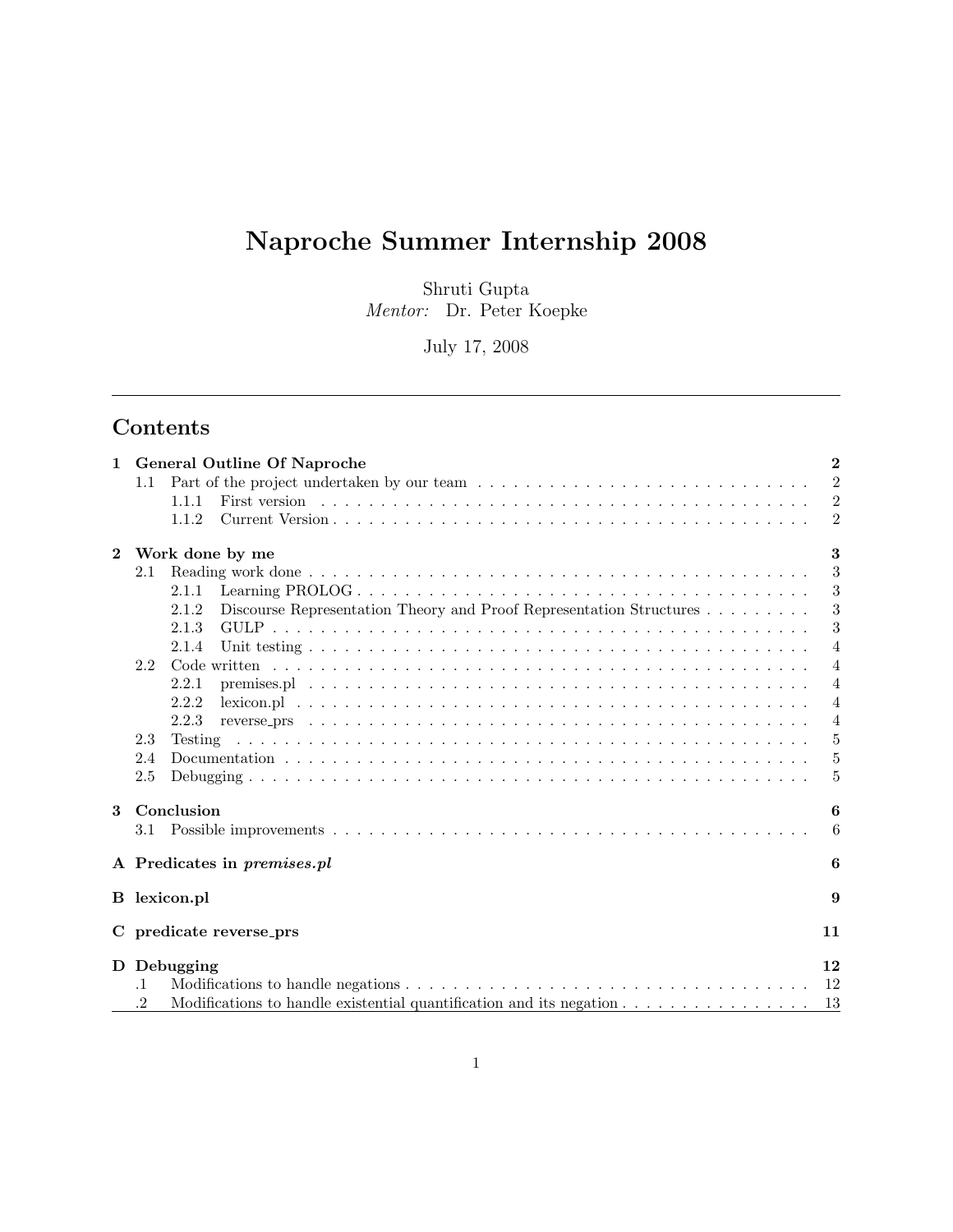# 1 General Outline Of Naproche

Naproche - NAtural language PRoof CHEcker - aims at closing the gap between natural language mathematics and automated theorem provers. Using computer linguistic and mathematical means, we want to translate natural language mathematical texts into a format which is readable for automated theorem provers (ATP). Combining Texmacs, a Latex WYSIWYG editor, Naproche and an ATP gives a program which is able to check natural language mathematical texts for correctness.

# 1.1 Part of the project undertaken by our team

The Team :

- Shruti Gupta
- Doerthe Arndt
- Bhoomija Ranjan
- Daniel Kuehlwein

We worked as a team to write a code in prolog which takes the input, converts it into the PROLOG format (the language being used by us), passes it through a prover and checks the validity and correctness of the proof.For doing this, we made use of Discourse Representation Theory and Proof Representation Structures mainly.

### 1.1.1 First version

The version we have now, is an improvement over of the one we made earlier about a month ago. The older version had the formulas in the form of strings. Though the version was almost complete, it could not implement a few cases properly and it was a little complex to fix the bugs because of the string format of formulas.

### 1.1.2 Current Version

The current version is a simpler, stabler and more efficient one. To make things simpler and quicker, we introduced a new format for the formulas, called 'DOBSOD' which is based on the PROLOG feature known as 'GULP'.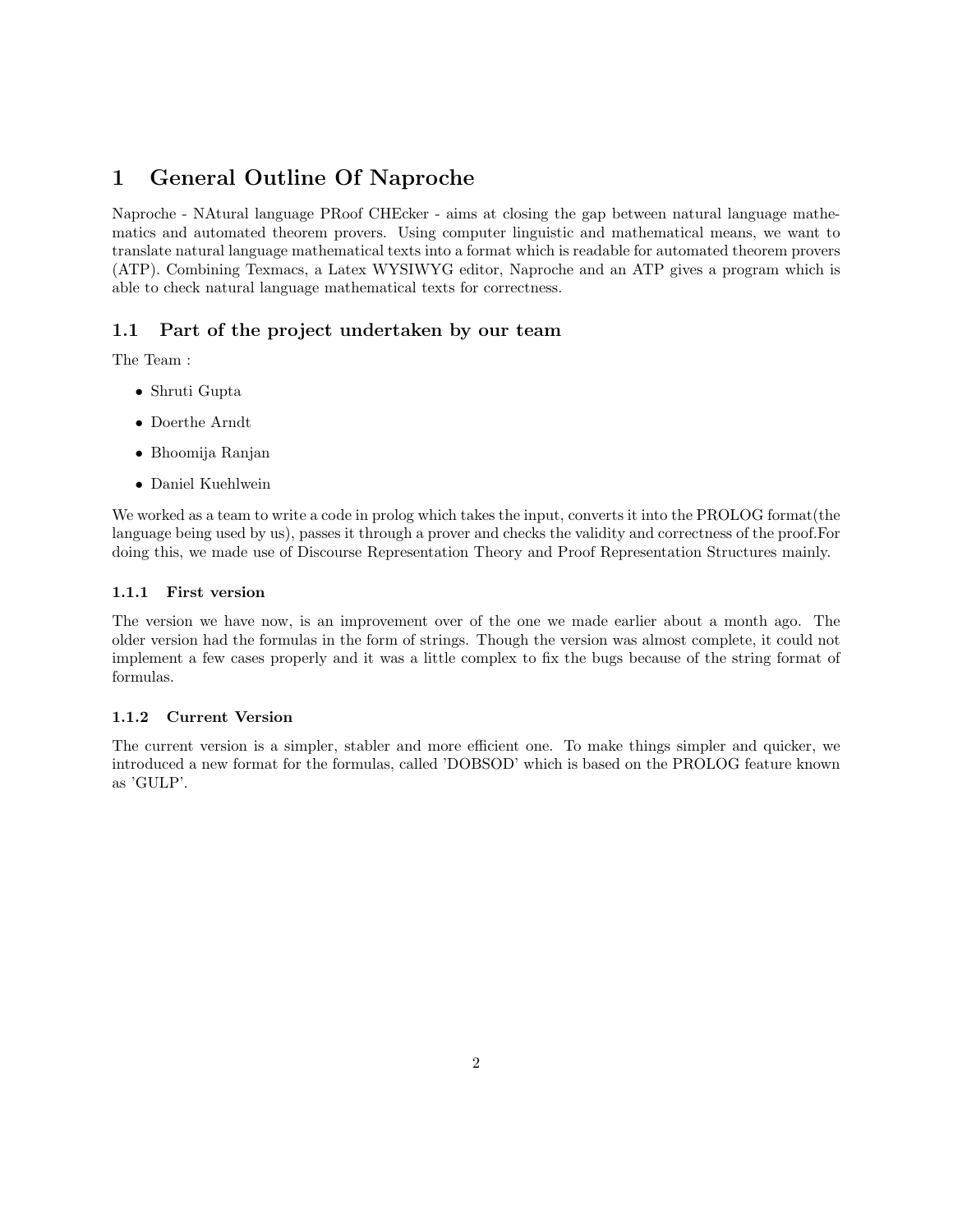# 2 Work done by me

### 2.1 Reading work done

#### 2.1.1 Learning PROLOG

During the first two weeks, we spent time in learning up PROLOG, the programming language we were supposed to use. For this, we used the book *'Learn Prolog Now'* by Patrick Blackburn, Johan Bos and Kristina Striegnitz; available on http://www.coli.uni-sb.de/kris/learn-prolog-now. We learnt about how to code in prolog and did the exercises given in the book for practice. We learnt about :

- Facts, Rules and Queries
- Matching and Proof Searching
- Recursion
- Lists
- Arithematic
- Grammars
- Cut and Negation
- Database Manipulation
- Working with files

#### 2.1.2 Discourse Representation Theory and Proof Representation Structures

Discourse Representation Theory provides(DRT) a well-defined semantics for representing natural language discourse. DRT provides a basic data structure - the Discourse Representation Structure (DRS) which serves a two-fold purpose: it is used to represent content and to provide context. We referred to 'Generating Proof Representation Structures in the Project Naproche' ,the master's thesis of Nickolay Mitov Kolev. PRSs are a mode of generating a formal representation from informal mathematical discourse. So, we learnt about the structure of PRSs, in order to know how to create and read them. Discourse Representation Theory and Proof Representation Structures(PRS) are and the basis of the coding for our project.

### 2.1.3 GULP

GULP is a simple extension to Prolog that facilitates implementation of unification-based grammars by adding a notation for feature structures. For example, a:b..c:d denotes a feature structure in which a has the value b, c has the value d, and the values of all other features are unspecified. A modified Prolog interpreter translates feature structures into Prolog terms that unify in the desired way. Thus, the extension is purely syntactic.

We read up about GULP from Research Report AI-1994-06, GULP 3.1: An Extension of Prolog Unification-Based Grammar by Michael Covington,Artificial Intelligence Center, The University of Georgia. Gulp was an essential thing for us to learn because DOBSODs- the format for writing formulas is based on GULP. Also, GULP is essential for the implementation of DRSs and PRSs. Thus, GULP forms the basis of our coding style and ideas.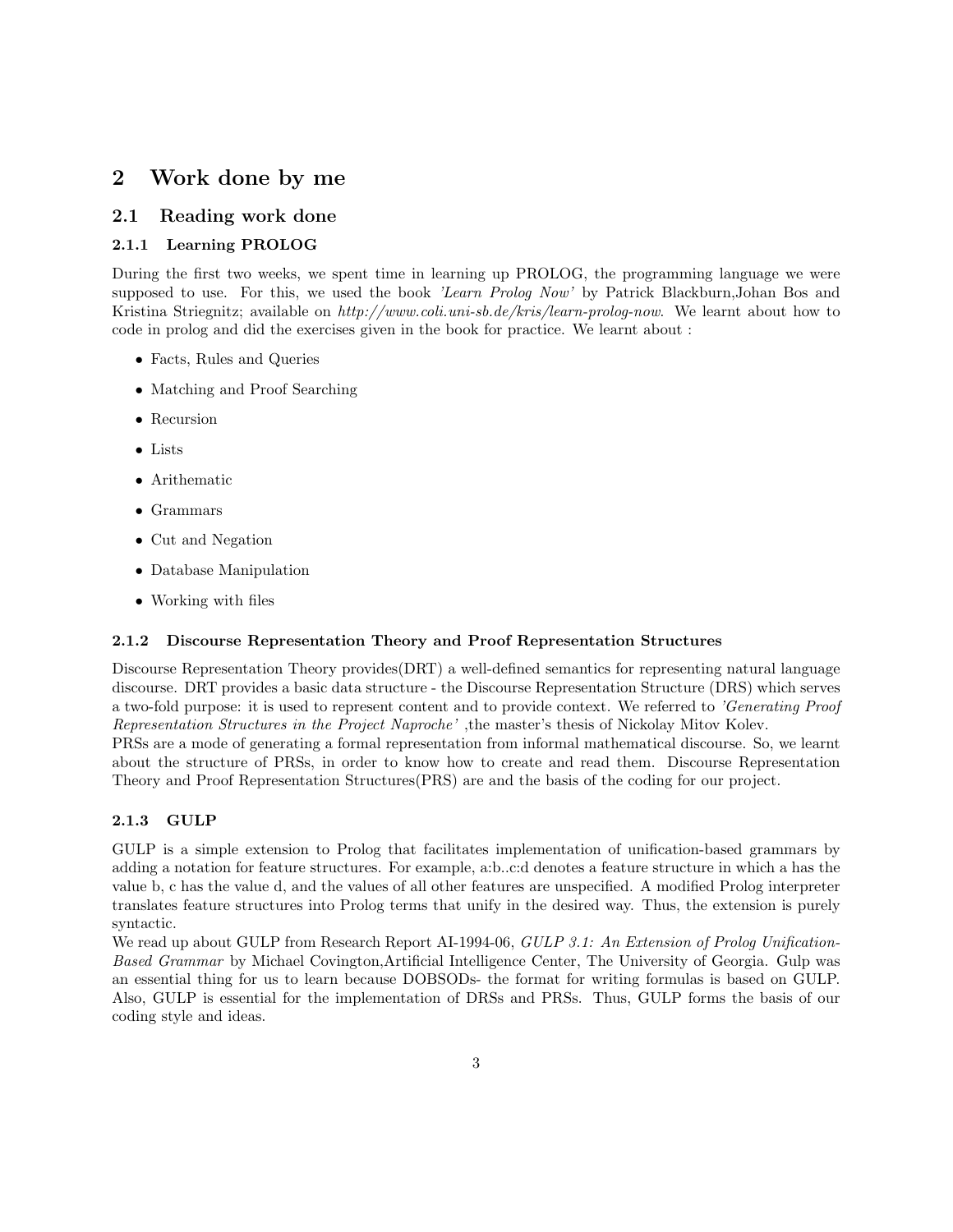#### 2.1.4 Unit testing

After the code is written, we need to test them as a Quality Assurance Measure. Tests are important to validate the final system. Also,it saves a lot of time if somebody returns to the application a few years later or needs to modify and debug it. Thus, it are important to document how the code is supposed to be used. Also, it saves time during development of big applications, and make it easier to trace bugs.

I read up about how we could use this feature of Prolog for the benefit of our project. I also gave a short presentation on the same in the Formal Mathematik Seminar held on 23rd May,2008. It included different features of Pl Unit testing, various ways to write tests, alongside discussing their advantages and disadvantages.

### 2.2 Code written

#### 2.2.1 premises.pl

This module provides predicates to update the premises after some high level structure change in a prs. e.g. closing assumptions, new definition, negation etc. The code deals with the formulas written in a structured format which we call 'DOBSOD'. All these predicates get their input and are called from the module checker.pl which deals with them in their PRS form.

It contains 6 main predicates:

| update_definitions  | To add new definitions to the existing premises.                        |
|---------------------|-------------------------------------------------------------------------|
| update_assumption   | To add new assumptions to the existing premises.                        |
| negate_formulas     | To negate a given list of formulas.                                     |
| update_for_all      | To add formulas with universal quantification to the existing premises. |
| update_there_exists | To add formulas with universal quantification to the existing premises. |
| update_implication  | To add new implication formulas to the existing premises.               |

It also contains some subsidiary predicates required for internal use of the code:

|           | make_conjunction   Conjuncts the given list of formulas using ' $\&$ '. |
|-----------|-------------------------------------------------------------------------|
| freevar   | Gives the list of free variables in the given formula.                  |
| extract   | Extracts variables from a given list of Mrefs.                          |
| make_list | Gets the free variables from all the elements in the input list.        |

#### 2.2.2 lexicon.pl

Lexicon lists all items and their properties which *grammar.pl* can parse. grammar.pl is the grammar for the Naproche Language.

#### 2.2.3 reverse prs

This predicate returns the reversed form of the input PRS. It mainly involves reversing the order of the conditions of the PRS. Any PRS encountered as a condition will again be recursively reversed. It takes care of all the cases involved, like, negation,implication,assumption etc.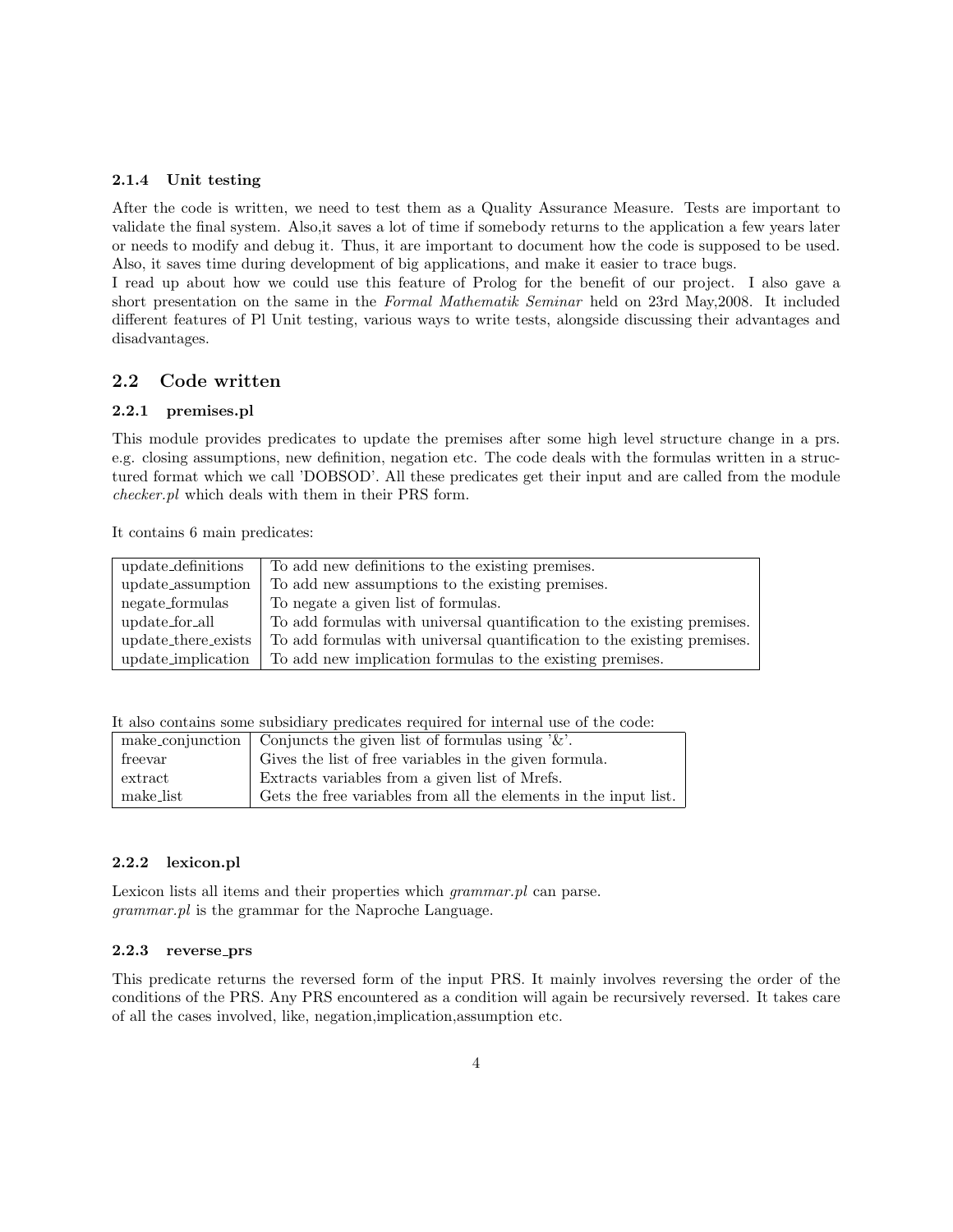### 2.3 Testing

For each and every predicate written by me, I have written test files which contain test for each predicate written, no matter however small. The tests check for every possible case the predicate should be equipped to handle. I have written tests for the predicates written in *premises.pl* in the file *premises.plt* and also written some tests in the checker.plt.

### 2.4 Documentation

When working in a team, documentation is required for a consistent, shared and well-designed coding style. Even otherwise, documentation of the file or module as a whole, explains its design, purpose and relation to other modules. Therefore, we have commented well the code written by us, so that it is easy to read and understand.

## 2.5 Debugging

After everybody's codes were compiled together, some patching up work was required to get the Ordinals example running, as the code was not completely equipped to handle all the cases. Apart from the smaller bugs, a few major ones were :

- Negation case :
	- Problem :

The code written initially was the inability to handle cases involving negated PRS's. This was due to the fact that a negated PRS is considered as a PRS technically, but this had not been taken into account while writing the code.

– Solution :

A new predicate is neg prs was written in the module prs.pl. This predicate checks if the input is a negated PRS. Thus, in the entire code wherever we were checking if the given input was a valid PRS before acting further on it, an additional clause for checking a valid negated PRS and further action on it was added. Similarly a new predicate *check\_neq\_prs* was also written in *checker.pl.* 

- Existential Quantification and 'There is no' case :
	- Problem :

Initially the PRS being formed for the Existential Quantification case and its negation were not compatible with the code written.

– Solution :

Changes were made in the file  $grammar.pl$  to form a correct PRS for quantification. Now, PRS involving existential quantification has the id 'prefix there exists'. PRS involving universal quantification has the id 'prefix for all'. The 'there is no' case is now treated as the negation of existential quantification.

• reverse\_prs :

The predicate reverse\_prs was written to reverse the PRS at the end of the program before we display it. The need for this predicate arose to display the correct PRS, as the order of the conditions gets reversed earlier in the code while changing it from Discourse Representation Structure to a PRS.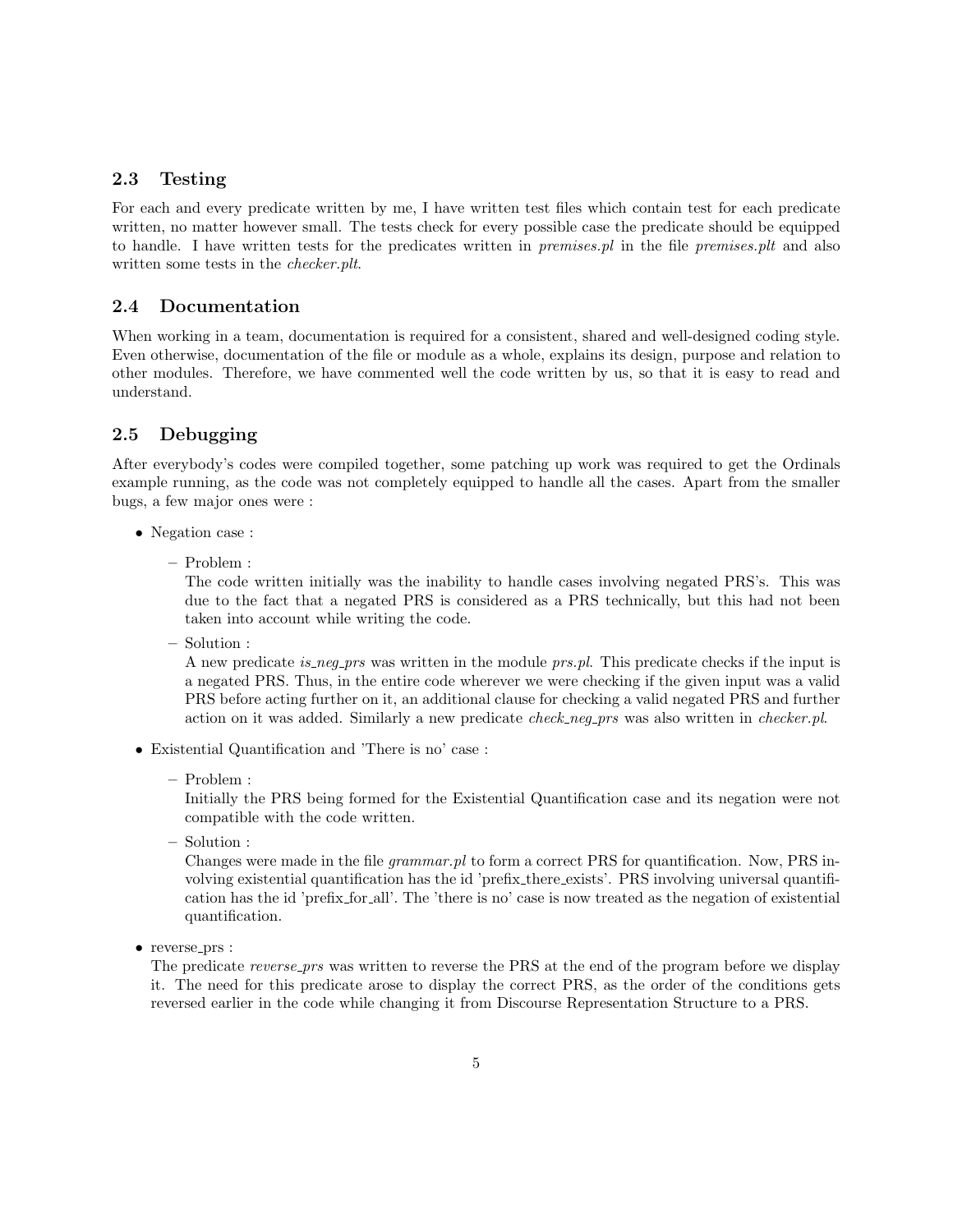# 3 Conclusion

The current version of Naproche that we have, is stable and runs correctly on the Ordinals example. As our plugin for Texmacs is not working at the moment, the example is hard coded in our source files.

#### 3.1 Possible improvements

Modifications can be made in the code which allow the negation of a PRS to be treated as a PRS itself. This would demand a lot of further modifications in the entire program, but would eventually lead to a code which is much simpler, easier to handle.

# A Predicates in premises.pl

```
%% update_definitions(+Premises:list(DOBSOD),-New_Premises:list(DOBSOD),
                      +List_A:list(DOBSOD),+List_B:list(DOBSOD)).
update_definitions(Premises,Premises,[], ) :- !.
update_definitions(Premises,Premises,_,[]) :- !.
update_definitions(Premises,New_Premises,List_A,List_B) :-
List_B = [H|T],make_conjunction(List_A,A),
New = type~logical_symbol ..name~' <= >' ..arity~2 ..args [A, H], !,
freevar(New,Freevars),
Newdef = type~quantifier ..name~'!' ..arity~2 ..args~
           [Frevars, type^-logical\_symbol ...name^- '<=' ' ...arity^-2 ...args^-[A,H]],!,append(Premises,[Newdef],Temp),
update_definitions(Temp,New_Premises,List_A,T).
%% update_assumption(+Premises:list(DOBSOD),-New_Premises:list(DOBSOD),
                     +List_A:list(DOBSOD),+List_B:list(DOBSOD)).
update_assumption(Premises,Premises,_,[]) :- !.
update_assumption(Premises,Premises,[],_) :- !.
update_assumption(Premises,New_premises,List_A,List_B) :-
List_B = [H|T],make_conjunction(List_A,A),
New = type~logical_symbol ..name~'=>' ..arity~2 ..args~[A,H], !,
freevar(New,Freevars),
 (Freevars = [] ->
  Newassump = New;
    ( Newassump = type~quantifier ..name~'!' ..arity~2 ..args~
```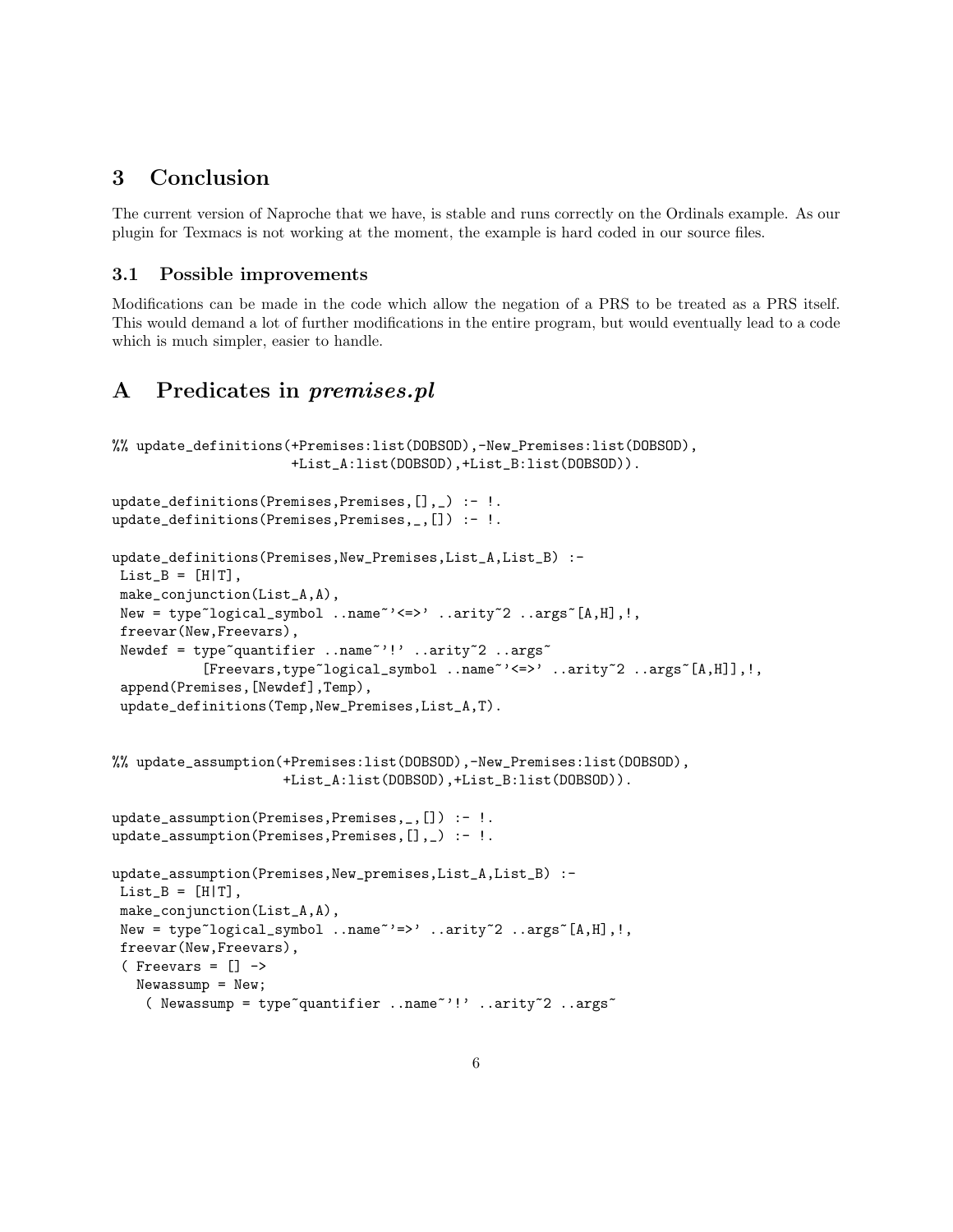```
[Freevars,type~logical_symbol ..name~'=>' ..arity~2 ..args~[A,H]]
   \lambda),!,
 append(Premises,[Newassump],Temp),
 update_assumption(Temp,New_premises,List_A,T).
%% make_conjunction(+In:list(DOBSOD),-Out:DOBSOD)
make\_conjunction([], [] ) :- !.
make\_conjunction([X], X) :- !.make_conjunction(In,Out) :-
In = [H|T],make_conjunction(T,Temp),
Out = type~logical_symbol ..name~'&' ..arity~2 ..args~[H,Temp].
%% negate_formulas(+Formulas:list(DOBSOD),-Neg_formulas:list(DOBSOD)).
negative\_formulas([], X, X) :- !.negate_formulas(Formulas,Temp,Neg_formulas) :-
Formulas = [H|T],
New = type~logical_symbol.. name~'"' ..arity~1 .. args~[H],
append(Temp,[New],Temp1),
negate_formulas(T,Temp1,Neg_formulas).
negate_formulas(Formulas,Neg_formulas) :-
negate_formulas(Formulas,[],Neg_formulas).
%% update_for_all(+Premises:list(DOBSOD),-New_premises:list(DOBSOD),
                  +Mrefs:list(atom),+Formulas:list(DOBSOD)).
update_for_all(Premises, Premises, _{]}update_for_all(Premises,Premises,[],_) :- !.
update_for_all(Premises,New_premises,Mrefs,Formulas):-
Formulas = [H|T],
extract(Mrefs,Vars),
New= type~quantifier ..name~ '!' ..arity~2 ..args~[Vars, H], !,
append(Premises,[New],Temp),
update_for_all(Temp,New_premises,Mrefs,T).
```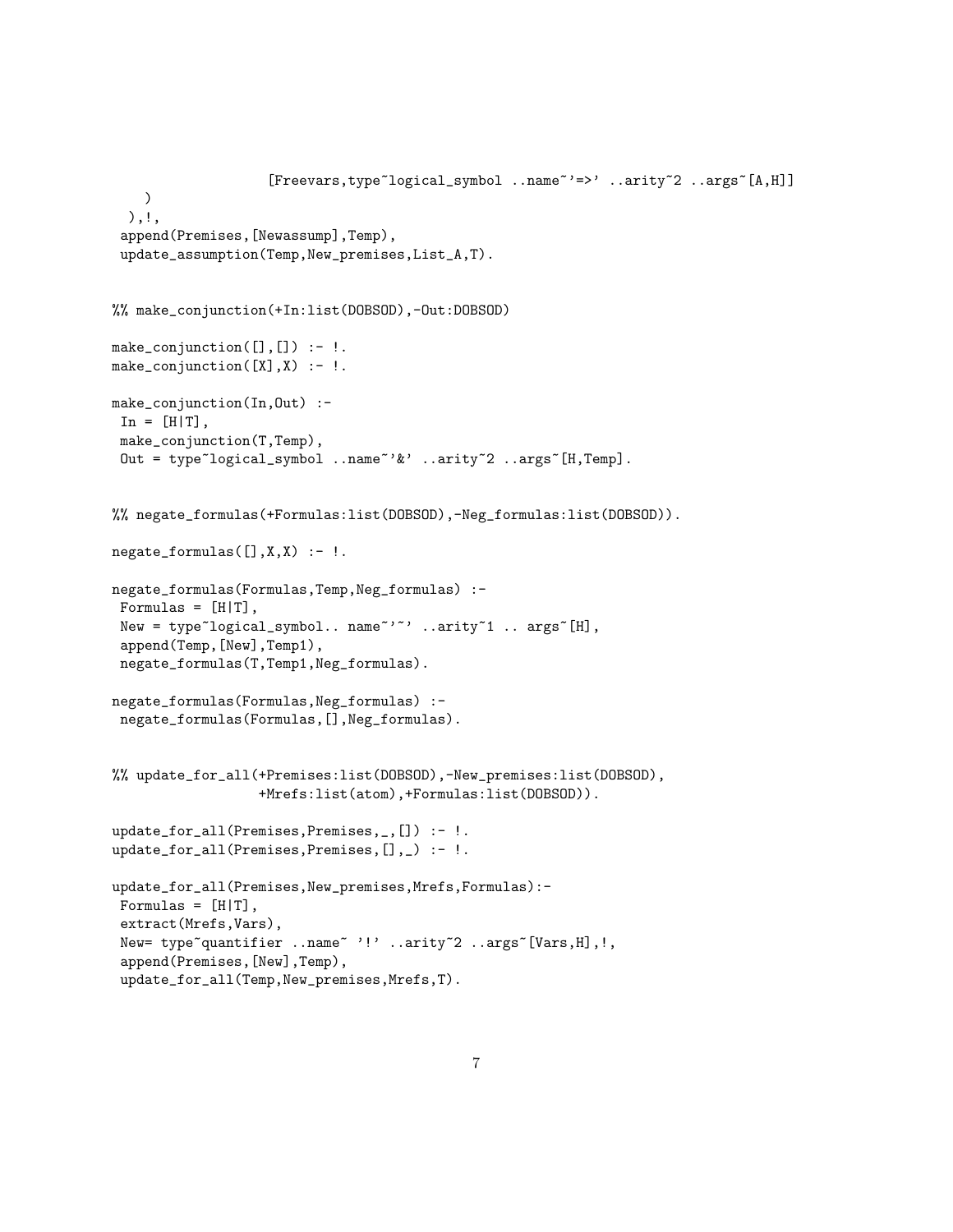```
%% update_there_exists(+Premises:list(DOBSOD),-New_premises:list(DOBSOD),
                        +Mrefs:list(atom),+Formulas:list(DOBSOD)).
update_there_exists(Premises,Premises,_,[]) :- !.
update_there_exists(Premises,Premises,[],_) :- !.
update_there_exists(Premises,New_premises,Mrefs,Formulas):-
Formulas = [H|T],
extract(Mrefs,Vars),
New= type~quantifier ..name~ '?' ..arity~2 ..args~[Vars, H], !,
 append(Premises,[New],Temp),
update_there_exists(Temp,New_premises,Mrefs,T).
%% update_implication(Premises:list(DOBSOD),New_premises:list(list(DOBSOD)),
                       Formula_A:list(DOBSOD),Formula_B:list(DOBSOD)).
update_implication(Premises,New_premises,Formula_A,Formula_B) :-
update_assumption(Premises,New_premises,Formula_A,Formula_B).
%% freevar(+A:DOBSOD, -Free_A:list(DOBSOD)).
freevar(A,Free_A) :-
A = type constant,
Free_A = [], \vdots.
freevar(A,Free_A) :-
A = type"variable,
Free_A=[A],!.
freevar(A,Free_A) :-
A = type<sup>\text{function} \text{.args}\text{ARGS},</sup>
make_list(ARGS,Free_A),!.
freevar(A,Free_A) :-
A = type<sup>\epsilon</sup>relation..args<sup>\epsilon</sup>ARGS,
make_list(ARGS,Free_A),!.
freevar(A,Free_A) :-
A = type~logical_symbol..args~ARGS,
make_list(ARGS,Free_A),!.
freevar(A,Free_A) :-
 A= type~quantifier..args~[Bound_list,Formula],
make_list(Bound_list,Bound),
```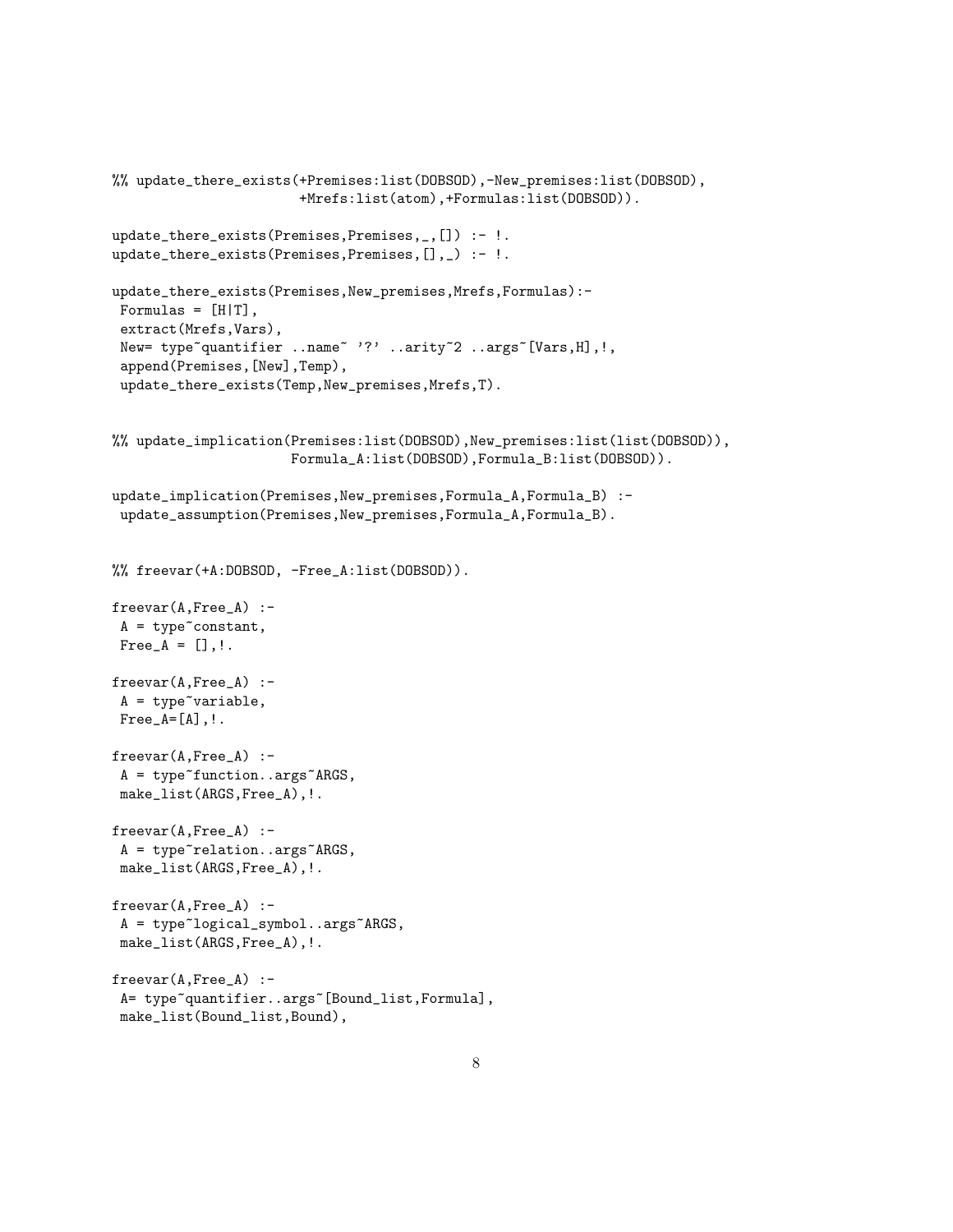```
freevar(Formula,Free),
 subtract(Free,Bound,Free_A),!.
%% make_list(+List:list(DOBSOD),-Output:list(DOBSOD))
make_list([],[]).
make_list([X|Rest],Output) :-
freevar(X,Free_X),
make_list(Rest,Tmp),
union(Free_X,Tmp,Output),!.
%% extract(+Mrefs:list(atom),-Vars:list(int)).
extract(Mrefs,Vars) :-
extract(Mrefs,[],Vars).
extract([], X, X) :- !.
extract(Mrefs,Temp,Vars) :-
Mrefs = [math(X) | T],append([X],Temp,Var1),
extract(T,Var1,Vars).
```
# B lexicon.pl

```
% Negated statement
lexicon([not],negated).
% Universal quantification
lexicon([for,all],universal_quant).
% Existential Quantification
lexicon([there,exists],existential_quant).
lexicon([there,is],existential_quant).
% Implication
lexicon([implies],implication).
% Iff
lexicon([iff],iff).
```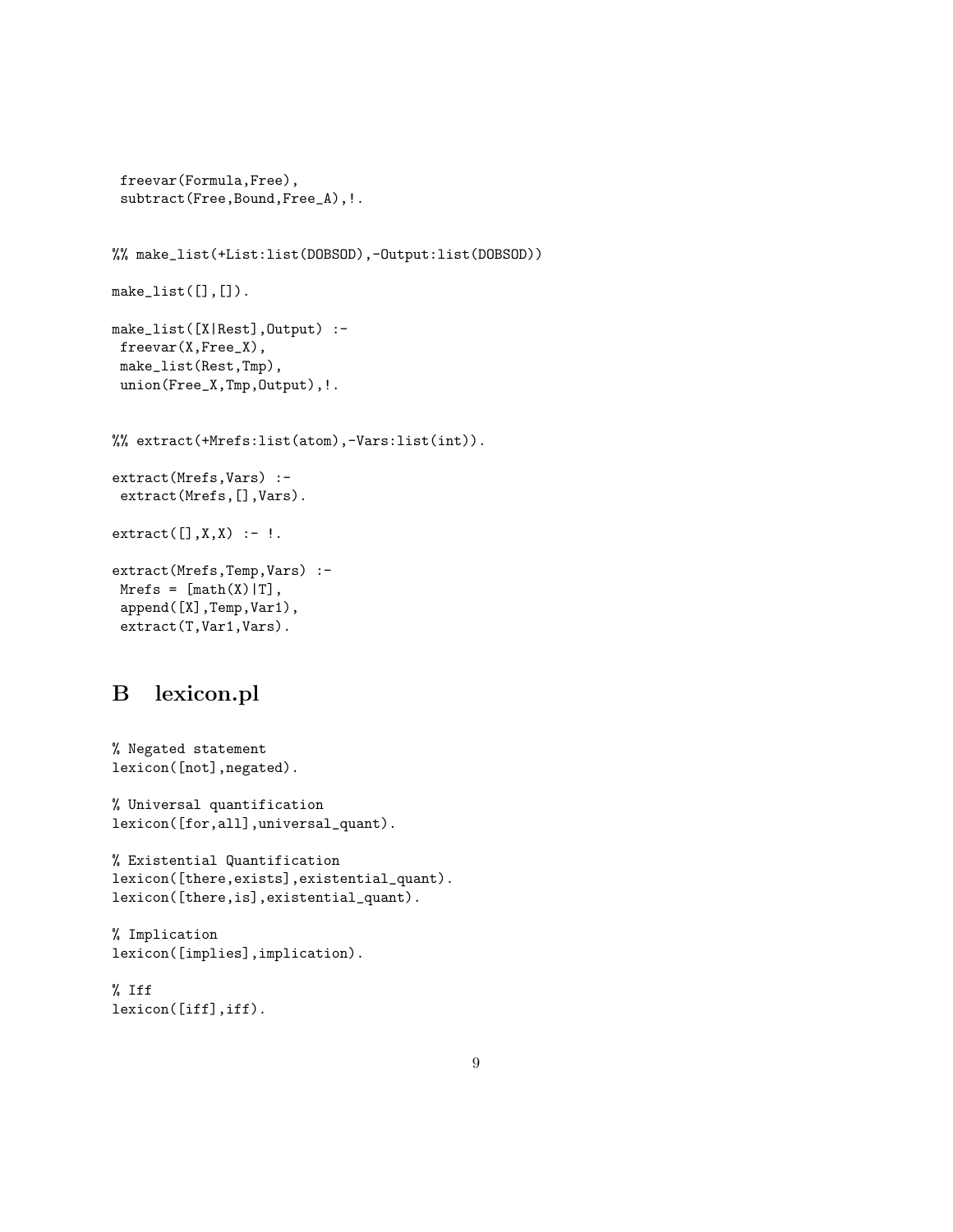lexicon([if,and,only,if],iff).

```
% Conjunction
lexicon([\n,']',conj).lexicon([&],conj).
```
% Structural markers lexicon([qed],struct\_marker). lexicon([theorem],struct\_marker). lexicon([proof],struct\_marker). lexicon([lemma],struct\_marker).

```
% Statement prefixes
lexicon([then],statement_prefix).
lexicon([hence],statement_prefix).
lexicon([recall, that], statement_prefix).
lexicon([but],statement_prefix).
lexicon([in, particular],statement_prefix).
lexicon([observe, that],statement_prefix).
lexicon([together, we, have],statement_prefix).
lexicon([so],statement_prefix).
```
% Definition Trigger lexicon([define],def\_trigger).

```
% Assumption Trigger
lexicon([assume, that],assumption_trigger).
lexicon([consider],assumption_trigger).
lexicon([let],assumption_trigger).
lexicon([assume, for, a, contradiction, that],assumption_trigger).
```

```
% Closing Trigger
lexicon([thus],closing_trigger).
```

```
% Contradiction
lexicon([contradiction],contradiction).
```
% Noun phrases lexicon([is],verb). lexicon([be],verb). lexicon([a],determiner). lexicon([an],determiner). lexicon([ordinal],noun).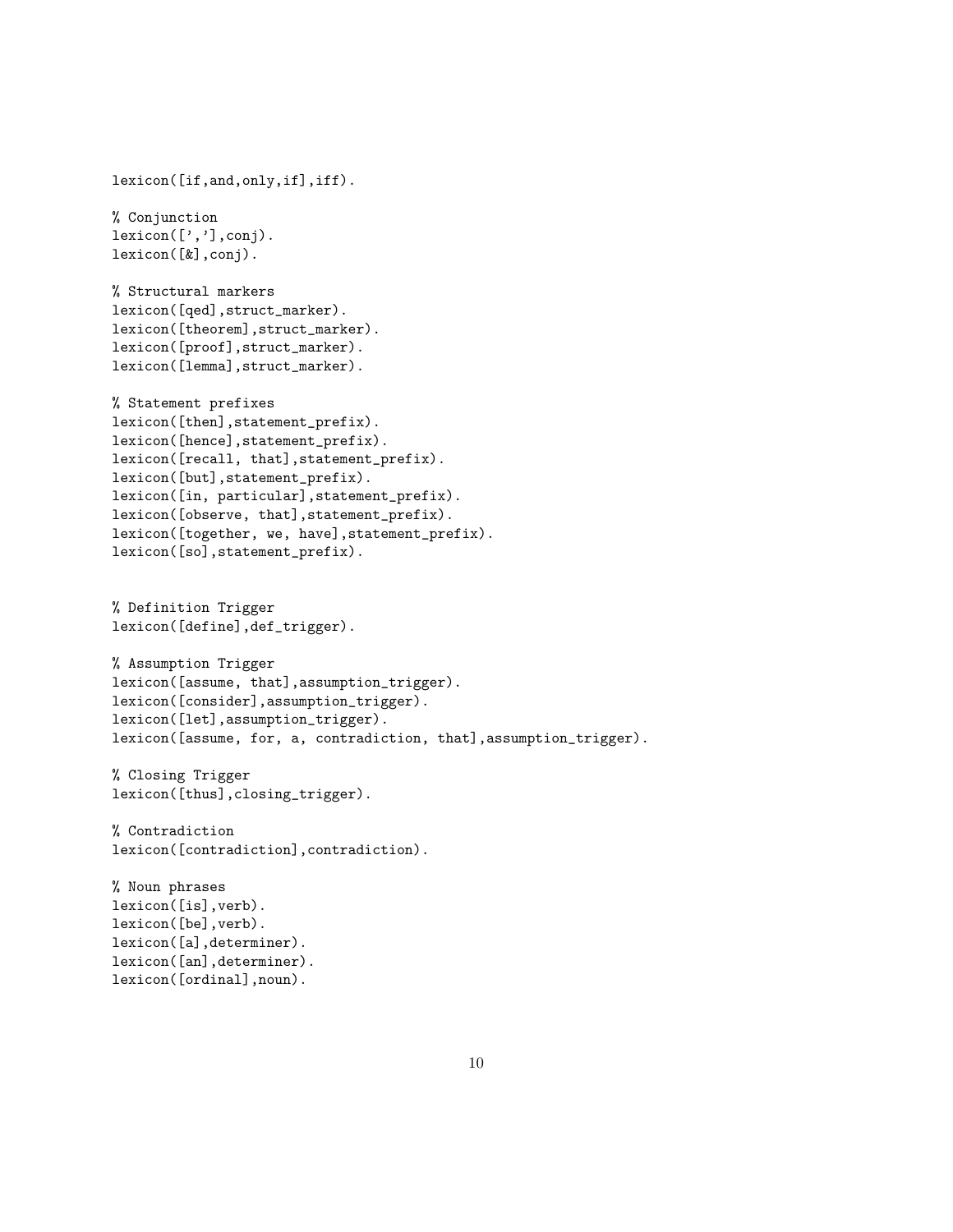# C predicate reverse prs

```
%% reverse_prs(PRS:+PRS, RevPRS:-PRS).
reverse_prs(PRS,ReversePRS) :-
 (PRS = id~Id ..conds~Conds ..drefs~Drefs ..mrefs~Mrefs ..rrefs~Rrefs ->
        (reverseConds(Conds,ReverseConds),
        ReversePRS = id~Id ..conds~ReverseConds ..drefs~Drefs ..mrefs~Mrefs ..rrefs~Rrefs
        );
        true
 ),
 (PRS = neg(X) \rightarrowX = id~Id ..conds~Conds ..drefs~Drefs ..mrefs~Mrefs ..rrefs~Rrefs ->
        (reverseConds(Conds,ReverseConds),
         ReversePRS = neg(id~Id ..conds~ReverseConds ..drefs~Drefs ..mrefs~Mrefs ..rrefs~Rrefs)
        );
        true
).
%% reverseConds(+Conds,-ReverseConds).
% reverses the order of conditions in a PRS.
reverseConds(Conds,ReverseConds) :-
accrev(Conds,[],ReverseConds).
% Conditions is empty set
\text{accept}([\], A, A) :- !.
% Condition is a PRS
accrev([H|T],Temp,R) :-
  accrev(T,[RevH|Temp],R),
  (is_prs(H) -> reverse_prs(H,RevH)),!.
% Condition is a definition
accrev([H|T],Temp,R) :-
accrev(T,[RevH|Temp],R),
   (H = (A := B) ->
  reverse_prs(A,RevA),
  reverse_prs(B,RevB),
  RevH = (RevA := RevB)),
  !.
% Condition is an assumption
\text{accept}([H|T], \text{Temp}, R) :-
```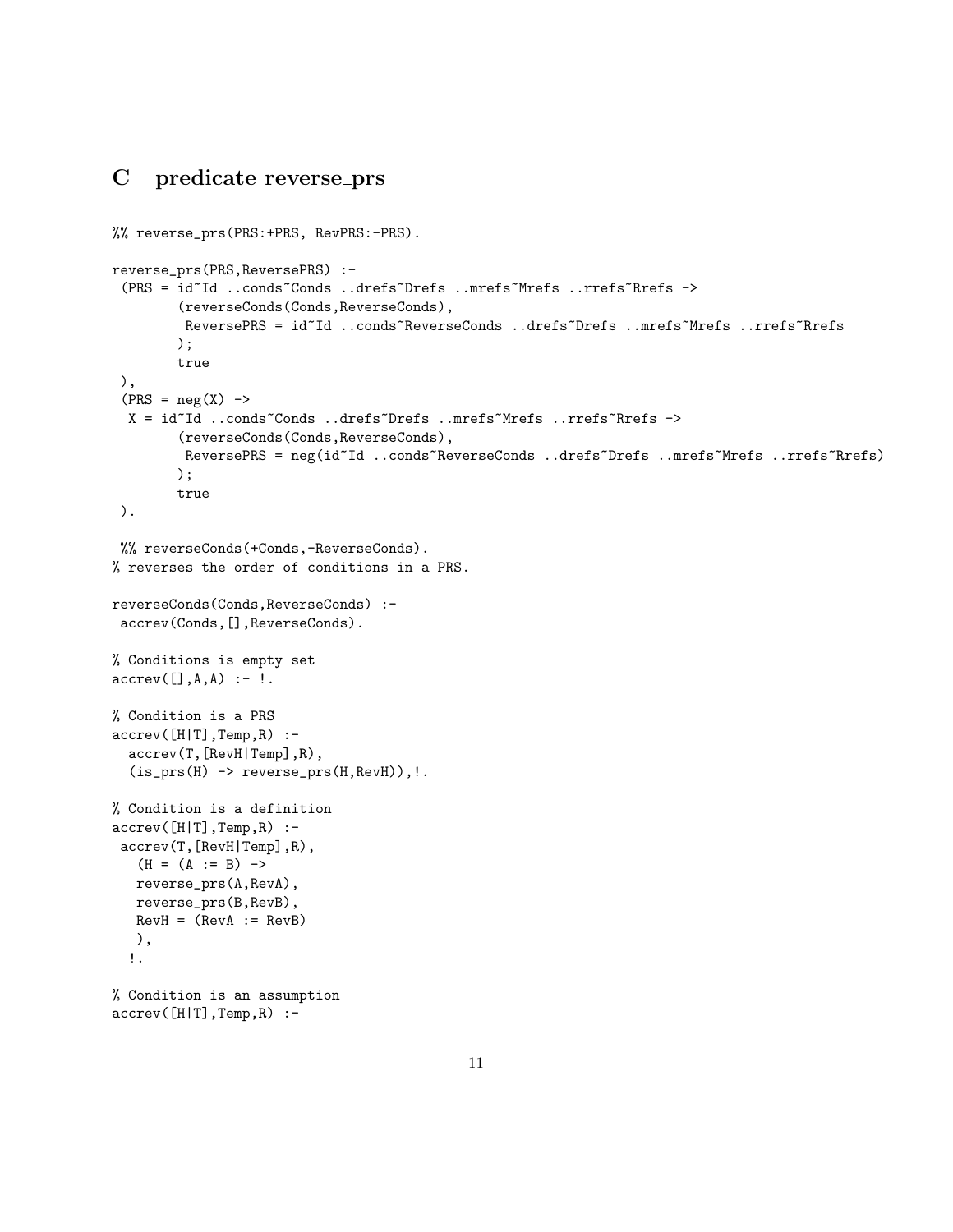```
accrev(T,[RevH|Temp],R),
   (H = (A \Rightarrow B) \rightarrowreverse_prs(A,RevA),
   reverse_prs(B,RevB),
   RevH = (RevA \implies RevB)),
  !.
% Condition is an implication
accrev([H|T],Temp,R) :-
accrev(T,[RevH|Temp],R),
   (H = (A == B) ->
   reverse_prs(A,RevA),
   reverse_prs(B,RevB),
   RevH = (RevA \implies RevB)),
  !.
% Condition is a negation
accrev([H|T],Temp,R) :-
accrev(T,[RevH|Temp],R),
   (H = neg(X) \rightarrowreverse_prs(X,RevX),
    RevH = neg(RevX)),
   !.
% Condition is none of the above, then the condition is left as it is
accrev([H|T],Temp,R) :-
accrev(T,[RevH|Temp],R),
RevH=H.
```
# D Debugging

.1 Modifications to handle negations

```
is_neg_prs(What) :-
   What = neg(X),
   is_prs(X).
PRS_A := PRS_B :-(is_prs(PRS_A);is_neg_prs(PRS_A)),
        (is_prs(PRS_B);is_neg_prs(PRS_B)).
```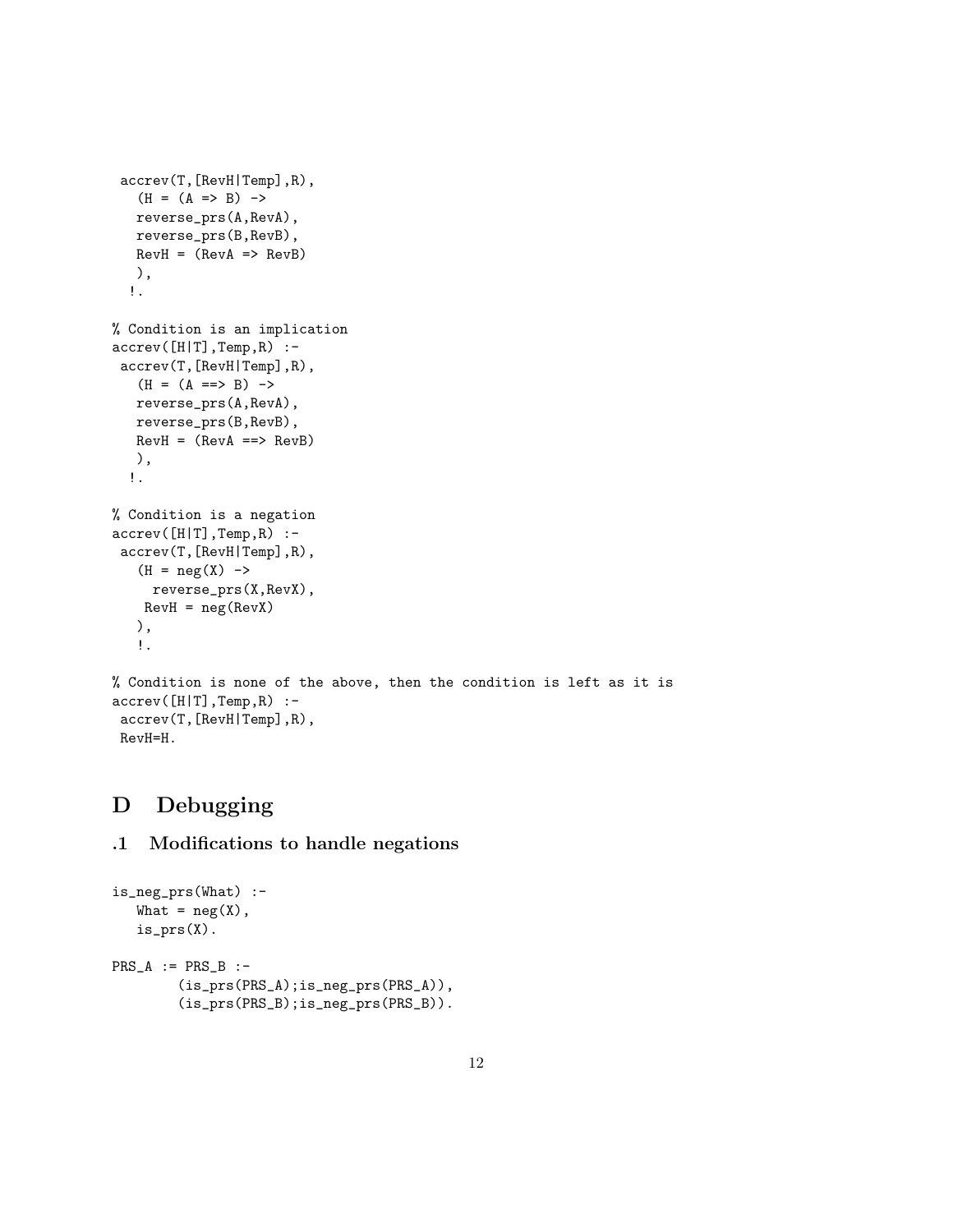```
PRS_A \Rightarrow PRS_B :=(is_prs(PRS_A);is_neg_prs(PRS_A)),(is_prs(PRS_B);is_neg_prs(PRS_B)).
PRS_A ==> PRS_B :-
        (is_prs(PRS_A);is_neg_prs(PRS_A)),
        (is_prs(PRS_B);is_neg_prs(PRS_B)).
```
Similar changes were made in checker.pl.

### .2 Modifications to handle existential quantification and its negation

```
% an existentially quantified statement
existential_quant --> {lexicon(X,existential_quant)},X.
statement(S, Acc, TmpAcc) -->
 existential_quant,det,statement(LeftSide,Acc,TmpAcc),[such,that],statement(RightSide,TmpAcc,_),
  {
  new_index(I1),
  new_index(I2),
  concat_atom(['prefix_thereexists', I1], PrefixId),
  concat_atom(['matrix_', I2], MatrixId),
  attach_id(PrefixId, LeftSide, LeftSideWithId),
  attach_id(MatrixId, RightSide, RightSideWithId),
  S = drefs~[]..mrefs~[]..conds~[LeftSideWithId ==> RightSideWithId]..rrefs~[]
 }.
% an existentially quantified statement
existential_quant --> {lexicon(X,existential_quant)},X.
statement(S, Acc, TmpAcc) -->
 existential_quant,statement(LeftSide,Acc,TmpAcc),[such,that],statement(RightSide, TmpAcc,_),
  {
  new_index(I1),
  new_index(I2),
  concat_atom(['prefix_thereexists', I1], PrefixId),
   concat_atom(['matrix_', I2], MatrixId),
  attach_id(PrefixId, LeftSide, LeftSideWithId),
  attach_id(MatrixId, RightSide, RightSideWithId),
  S = drefs~[]..mrefs~[]..conds~[LeftSideWithId ==> RightSideWithId]..rrefs~[]
  }.
```

```
% 'There is no' statement
statement(neg(S), Acc, TmpAcc) -->
existential_quant,[no],statement(LeftSide,Acc,TmpAcc),[such,that],statement(RightSide, TmpAcc,_),
```